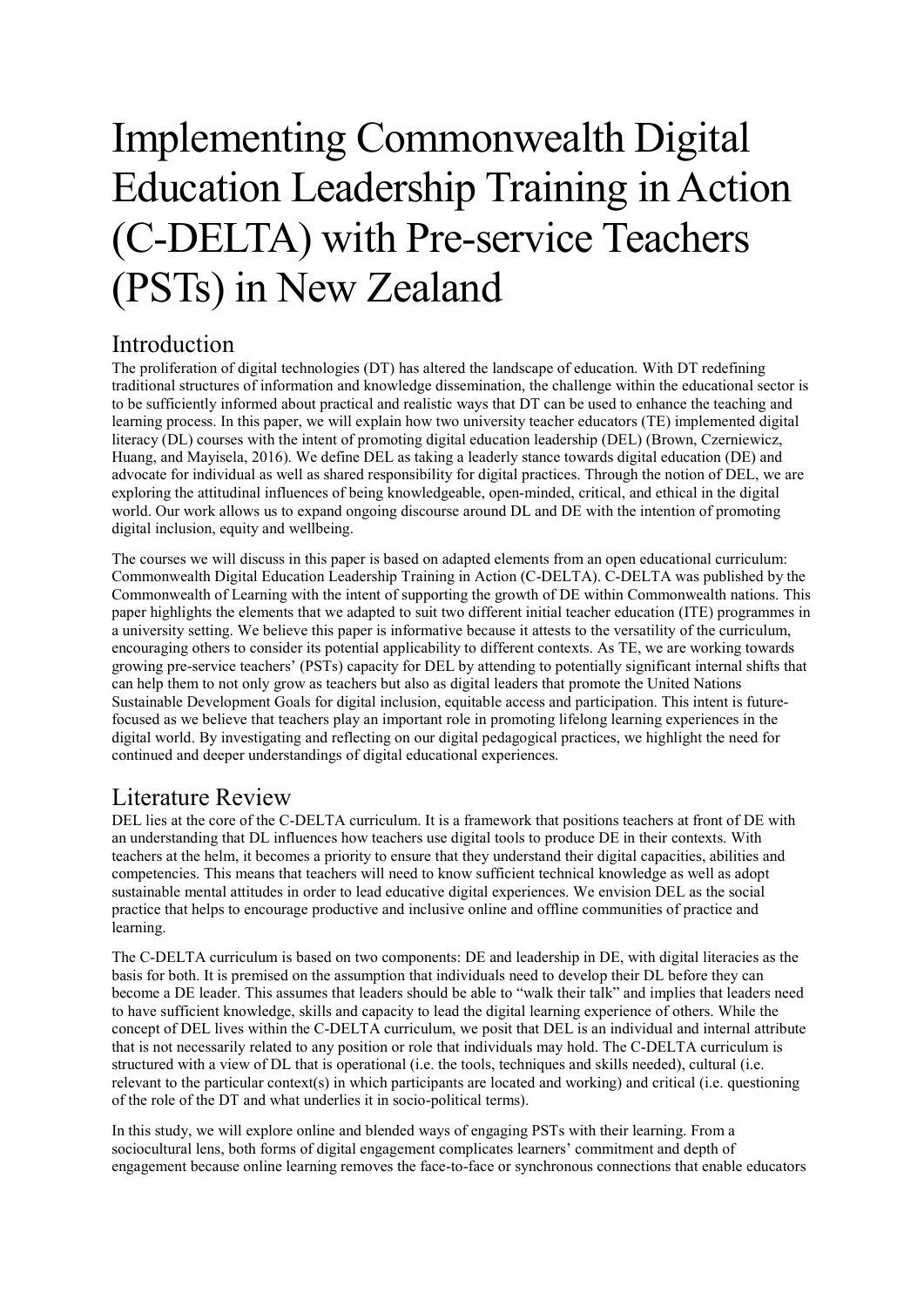to organically mould conversations towards focused outcomes. As TE teaching digitally, we found ourselves reevaluating the assumptions that we had about communication, learning engagement and motivation.

The online course was designed with constructivist learning intentions with anticipated learning outcomes described through action verbs such as describe, understand, demonstrate, consider and evaluate. These outcomes were selected to portray realistic applications of knowledge so that PSTs would be able to adapt the content to suit their learning needs, abilities and future teaching contexts. According to Duke, Harper and Johnston (2013), a constructivist and cognitivist approach to course design is subjective and focused on personal growth. Such an approach allows demonstrable shifts in thinking or outcomes to be discussed and represented within self-reflections and self-evaluations. While there were aspirations for more dialogue via forum discussions, which were motivated by social constructivist considerations, these were not possible due to high student workload, course timing and assessment expectations. This omission was not ideal given our vision of DEL as a social practice so we will highlight some of the questions that this raised in the discussion part of this paper.

## Methodology

In this qualitative study, two university-based TE implemented aspects of the C-DELTA curriculum into two different ITE courses. Both educators obtained ethical permission for practitioner self-study from the university's ethics committee. Our study was guided by this research question: "How can we prepare pre-service teachers to become digital education leaders?" because we wanted to examine how aspects of C-DELTA could be adapted to suit the needs of our PSTs. Since the C-DELTA curriculum is extensive and well beyond the workload and hours allocated to a single University course, we focused on utilising relevant aspects that would align with our course learning outcomes and workload. We employed a thematic approach to analyse our data because this enabled us to highlight interesting aspects within the course content as well as student work. Both were used to construct a holistic understanding of the effectiveness of course content and delivery. Since each course had unique traits, we have chosen to describe them separately in the descriptions below.

#### Online Course

There were twenty PSTs enrolled in a one-year, Masters-level, initial teacher education programme. Digital Literacy (DL) was presented as a compulsory subset of a five-month teaching practice course that was delivered through face-to-face workshops. The DL component was presented as an eight-week, online (via learning management system (LMS)) and self-paced section that was evaluated on a pass/fail criteria. To complete this course, students had to read a general explanation about DEL and a digital book that focused on developing digital identities (DI). Students' understanding of DI was built through a progressive approach where identity construction was explored through personal, professional and leadership motivations. This course focused primarily on unpacking key aspects of DI and social networks because these were deemed to be most applicable to PSTs, and they were designed to be foundational concepts for DEL. Through these foci, the course culminated in three forum postings that were designed to elicit different types of reflections in relation to the themes covered.

#### Blended Course

The Graduate Diploma in Teaching and Learning (Primary) is offered to university graduates with a bachelor's degree who are seeking to become primary school teachers. This diploma is offered on campus and in distance learning modes, with DL/Digital Citizenship (DC) being included within a course that is titled "Focused Education: Science, Technology and Digital Literacy/Citizenship". Both modes engage students in an eightweek, online course (LMS) that is supplemented with recorded lectures (which campus students attend) and prerecorded video material (available to all students). This course adapted the Digital Civics framework (Youth Participatory Politics Research Network, 2018) to lead students through a process of participation, (re)searching, creating, adding their voice and acting in a digital world. The content used was adapted from both the C-DELTA and Rhebus Digital Citizenship Toolkit, both Open Educational Resources (OER) drawing particularly on aspects that were relevant to DI, information literacy and DC. In the assessment, students were asked to reflect on their approach to researching both scholarly and popular literature about their Science and Technology topic, and include a digital artefact to teach school children about the challenges of online information. They also had to describe a digital teaching and learning activity (TLA) which engaged students in taking on-going positive action about their topic.

## Discussion

In this section, we will demonstrate how each course design offered PSTs different learning experiences. We begin by highlighting aspects of both courses to highlight the strengths, limitations and challenges experienced.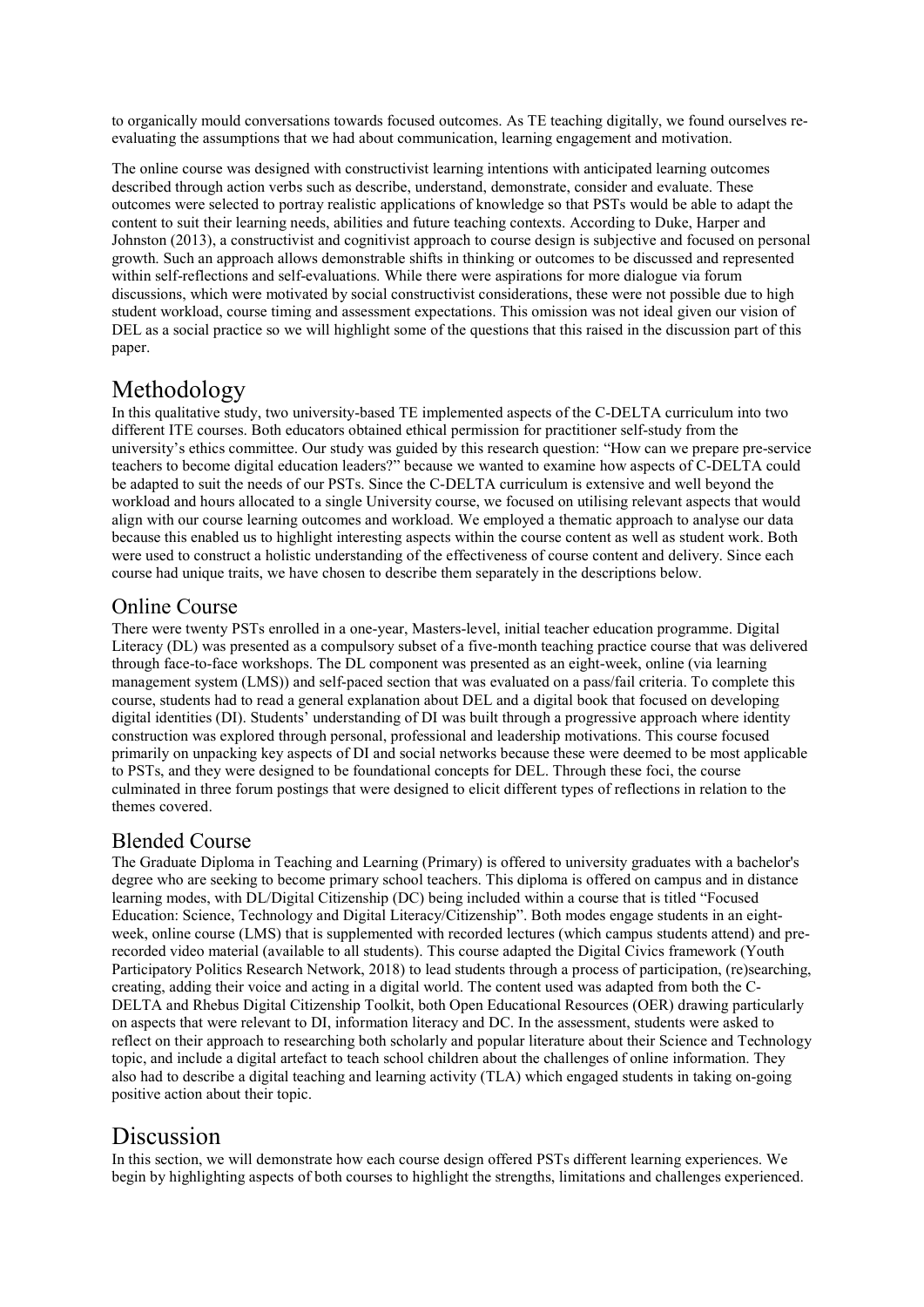These insights can be beneficial for those who are interested in the practical considerations around developing DEL in different contexts.

#### Online Course

As mentioned earlier, there were three sections within the online DL course. In the first section, PSTs were asked to explore the concept of personal and professional DI with the intention of understanding how these could and would overlap for teachers. PSTs were asked to reflect on three case-studies that contained challenging situations that teachers could face in reality. Overall, we found that most PSTs identified superficial and technical remedies to these scenarios easily but the majority missed larger, overarching concerns around DI. To explicate this in detail, we will use one Facebook example for discussion. PSTs were asked to consider their position as emergent teachers in terms of being tagged to drunk FB photos, and comments about drinking and partying. Most PSTs identified technical solutions such as "untagging" and making conversations private in FB. Some PSTs cited a commitment to upholding professional teacher standards as their benchmark for acceptable online behaviour by stating that "being drunk or drinking publically" being professionally unacceptable or categorising drinking as a socially acceptable but private responsibility. Our analysis of these themes brought forth opportunities for deeper discussion and development of future content areas around digital privacy and responsibility. The analysis of these tasks also reiterated the differences between face-to-face and online courses. While we can be fluid, responsive and adaptive pedagogically in face-to-face teaching situations, online pedagogy demands pre-determined clarity, challenge and depth to guide independent thinking.

The second section was designed to challenge PSTs thinking and pedagogical orientation towards DT. Content around DE was explored to illuminate the benefits and drawbacks of using DT in their teaching contexts. For this activity, they were asked to investigate the implications of online filter bubbles and develop an understanding as well as an emergent position on how this digital phenomenon could influence their teaching practices. Most PSTs identified how it could limit people's views on reality and some questioned the notion of reliable sources of knowledge, skewed opinions and marketing and political biases. The pedagogical link enabled most PSTs to make speculative plans to implement online and offline approaches to countering the impact of filter bubbles. While most responses were thoughtful, in future versions of this course content, we want to extend thinking by juxtaposing filter bubbles alongside echo chambers. This could stimulate or provoke further thinking around the changing nature of information and knowledge through DT, and may lead to more questions around the destabilisation of knowledge in this digital age.

We made an explicit connection to DEL in the final section by asking PSTs to imagine how they could be leaderly in their future teaching contexts. Through thinking points around digital privacy, internet safety, digital communication, digital licenses and copyright, and several learning theories that supported digital pedagogical approaches, this section revisited the range of content covered previously in greater depth. This "spiral" approach was influenced by Bruner's (1977, p. 52) notion of scaffolding, where content areas are revisited because they are designed to gradually increase in complexity. There were wide variations in how PSTs responded to reflective DEL questions with the majority describing ambitious preventative measures that emphasised the importance of developing technical competencies. One factor that stood out in the second and third module is the lack of teaching experiences that PSTs possessed when they took the course. Hence, their DEL reflections were either abstract or contained narrow views of contextual factors that could influence and shape their potential as digital leaders in schools. Upon reflection, we think that Gibbs's (2014) suggestion of "descaffolding", which can be understood as attaching clear expectations that align with scaffolded content to be a helpful way forward in future courses. Including case-studies with hypothetical teaching contexts, as adopted in the first section, could be a more productive approach because it will enable us to descaffolding and guide PSTs towards more holistic and realistic visions of digital leadership.

#### Blended Course

Each week students had online activities and resources to engage with around various topics. These were voluntary but many activities were designed to lead towards the assignment. PSTs started by thinking about their digital self and creating an image to represent this. This was followed by exploring their digital footprint and reflecting on the view of themselves others see online. They then started to develop their strategies for assessing information by playing fake news games and using Caulfield (2017) or McGill (2017)'s questions to learn to be critical of online information.

One of the struggles which we battled to overcome was to get students to acknowledge that despite the technical "know how" they possessed, they needed to adopt a different framing in order to be critical. The assessment (which asked students to search for different types of information around a topic and use criteria to explain concepts of reliability and validity) demonstrated that very few PSTs were successful in being reflective of their own practices. Instead they fell back on tried and tested strategies that included decisions about which websites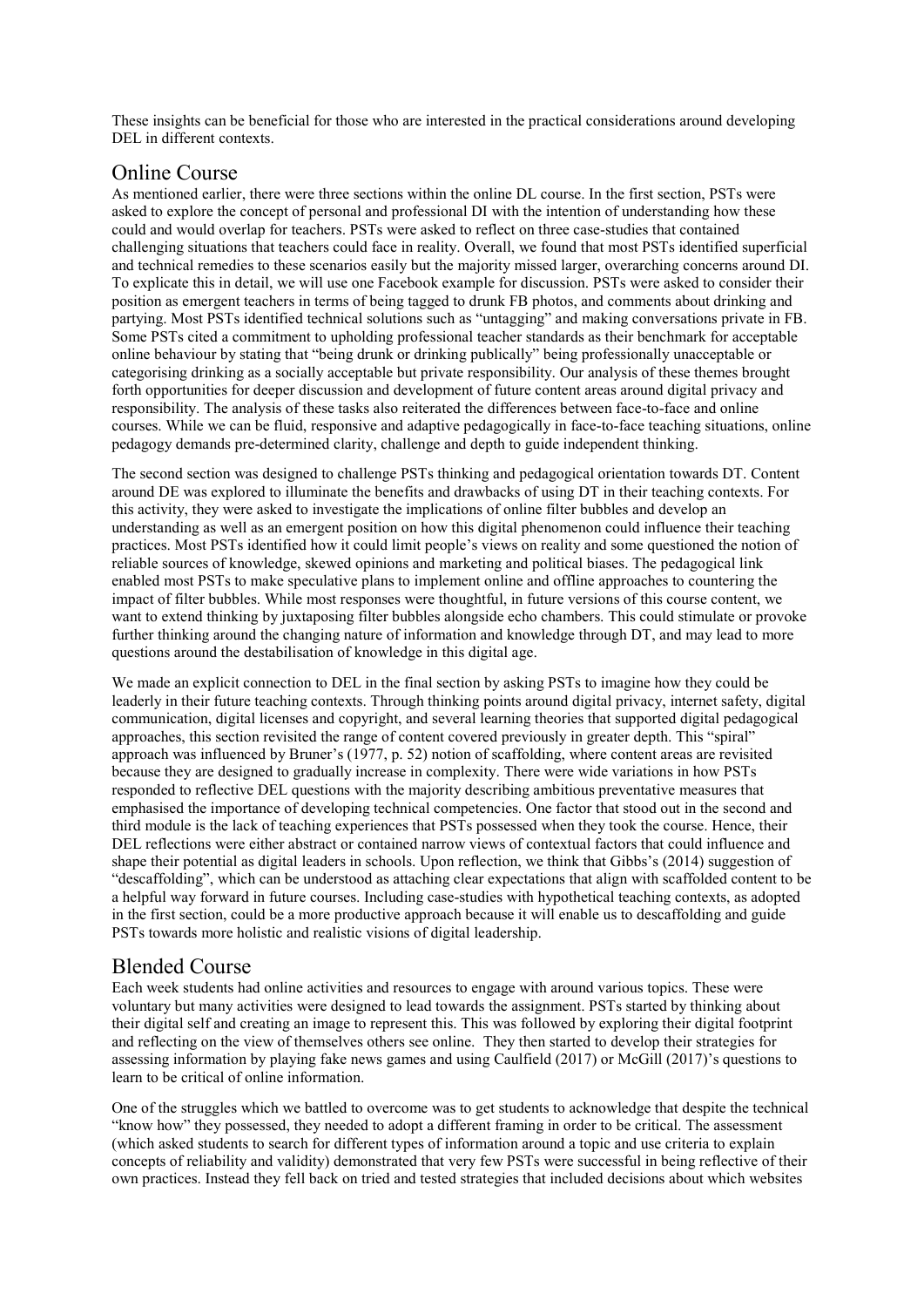were trusted as opposed to thinking about and being critical of the information they read. For example, social media was viewed as opinion based and should not be seen as reliable whereas any resource they could access via a University library database was reliable.

Whilst learning to be critical was clearly one aspect of DL we wanted to impart, another was a more active engagement with online content and a movement from being a consumer to producer of content. Students were introduced to the concept of creating their own content through discussion of OER's, open licensing, shared resources and tools that they found useful as teachers. Using their knowledge of licensing to explore the reusability and adaptability, we led students towards creating their own online content through development of an infographic. The intention was to encourage students towards more active participation in the digital world. To encourage them to start to become active members of a community of practice, the activities were regarded as "fun" and "interesting" but few PSTs drew on these aspects in their assignments. Instead, they preferred to locate existing resources and proposed using these in the classroom, rather contextualising them via their teaching during a lesson.

Finally, in endeavouring to make the connection to DEL explicit, PSTs had to begin to think about ways they could take digital action (even if they did not become digital activists). We led PSTs through activities which considered issues of equity and voice, bias and representation so that they were aware that they operated in a global context and that access to the internet did not equate to equality of representation. In their assignment, PSTs had to propose a TLA which developed their students (primary aged children) as digital citizens by using DT to take on-going positive action around their science and technology topic. Whilst the majority of PST's proposed strategies like blogging to communicate their message, others were more creative and proactive in their design by drawing in community input and sharing findings about why their topic mattered.

## Summary and Conclusion

Whilst PSTs did appear to develop their DL through both courses, we felt that this was superficial because there was a lack of depth in critical thinking. This conclusion led us to reconsider how we could better develop and realise our vision of DEL through our courses. These two different approaches and learning environments exposed some of the challenges of applying constructivist or social constructivist aspirations to DEL. These philosophies place an emphasis on personal construction of knowledge, growth and subjectivity alongside static and pre-planned content (in relation to static, online content). This vision of DEL requires PSTs to engage in internal reflection in order to activate individual action, which is realistic but ambitious in the context of short courses. Despite the self-directed reflective task design, challenging students' preconceived ideas and practices were harder to facilitate in the online context.

As mentioned previously, both groups of PSTs were generally lacking in teaching experiences and as such, they had limited understandings of digital educational practices. This will remain one of our main focus areas in future courses; developing ways to aid PSTs to better understand the concept of DEL and the practical implication of enacting DEL in schooling contexts. We have also considered an inquiry-based approach to exploring DEL, which could render it more practical and potentially engage PSTs in realistic learning experiences. Another aspiration within DEL that we have yet to fully realise in our courses is the desire to promote provocative opportunities to engage PSTs in challenging intellectual discussions around their existing digital behaviour and practices. Whilst we deem this to be important, we are, as yet, still developing ways to shape these learning risks into useful learning experiences.

Whilst we were applied constructive alignment, which can be described as salient links between learning outcomes, content, and assessments (Biggs and Tang, 2007), we concluded that our vision for DEL would require continuous content updates. We believe that fluidity is needed within digital pedagogy due to the rapid pace of technological change and the ensuing impact that these changes have in the digital world. Thus, in order to realise a vision of DEL that promotes the leaderly capacity of individual teachers, there must be versatility in course design, which translates into continued re-evaluation of content and engagement.

Our argument for versatility is embedded within the level of nuanced differentiation needed to move students (with different experiences and knowledge) along the continuum of DEL. Our socially situated view of DEL is premised on contextual differences but enacted in an online/blended environment over a short period of time. Aspiring for depth within reflection and engagement is already challenging in face-to-face settings, and this challenge is multiplied within online and blended environments. With students having different starting points and needs, each will require differentiated guidance to realise their capacity to be digital leaders. In addition, the nebulous nature of the digital world adds to the complexity of envisioning DEL for us as educators. We remain open-minded about the concept of DEL because there is still much to develop in terms of enacting this concept in (digital) reality. Thus, as we seek to explore and expand upon the meaning and implications of enacting